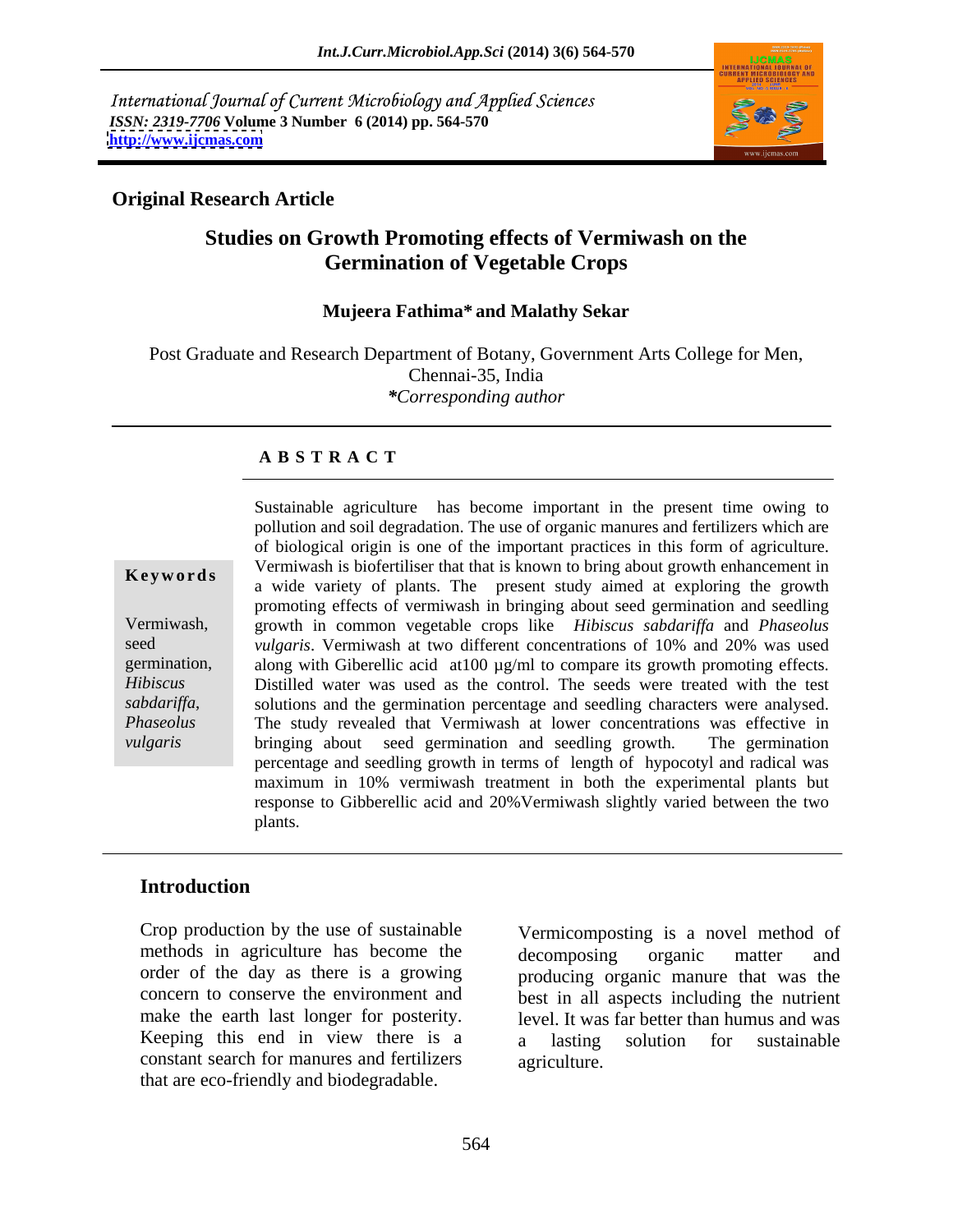The role of earthworm in soil formation capacity to provide nutrients effectively and soil fertility has thus been well and quickly. Vermiwash (VW), generally documented and recognized. An approach used as a foliar spray, is a liquid bio towards good soil management, with an fertilizer collected by the passage of water emphasis on the role of soil inhabitants through a column of worm activation. like earthworms, in soil fertility, is very There have been several reports on the use important in maintaining the ecosystem. of Vermiwash and its growth promoting Application of vermicompost favourably effects. affects soil pH, microbial population and soil enzyme activities (Shweta and Singh, The plants used in the present 2006). The advantages of using investigation have been earlier used as vermicompost have been reported in the studies of Lalitha et al., (2000) and bioremediation of tannery effluents and Ansari, (2008 a and b) in *A. esculentus.* effluents of the paper industry. One of the Growth and development events in plants  $\mu$  *Blants Hibiscus sabdariffa* has been used are controlled by growth regulators and for the study on the improvement of bast these phytohormones are found naturally fibres by the use of plant growth regulators in plants. (Fathima and Balasubramanian, 2006).

phytohormones is not economically under which they can function efficiently effectiveness of vermiwash as a pollution problems and reactions caused investigated the composition of by artificial growth regulators and their search for new biofertilizers with growth regulating activity.

There are several organic fertilizers in the been applied producing phenomenal increase in yield and quality. In recent years the use of liquid fertilizers given in the form of foliar sprays has gained<br>importance. The educations of using the vegetable crop. Authentic samples of importance. The advantages of using the liquid fertiliser especially the liquid sea weed fertilizer , has evoked the need for the production of several such materials to be used as foliar sprays. Vermiwash is a agriculture both as replacement and supplement for solids and for their unique

through a column of worm activation. effects.

The plants used in the present experimental materials in studies on effluents of the paper industry. One of the plants *Hibiscus sabdariffa* has been used

Manufacturing and production of synthetic [2007 ], Ansari and Ismail [31] Manufacturing and production of synthetic feasible and the optimum conditions Ganeshkumar (2004) for the is also difficult to ascertain (Ismail biofertiliser helping in organic farming. 2005).Due to health and environmental Moreover these authors have also low biodegradability has urged us to bringing about enhanced growth and There are reports by Lalitha *et al.,* (2000) (2001) and Shivasubramanian and Ganeshkumar ( 2004) for the effectiveness of vermiwash as a investigated the composition of Vermiwash and substantiated its role in development in crop plants

# **Materials and Methods**

form of vermicompost, farmyard manure,<br>press mud , coir pith compost that have  $\frac{1}{1}$  investigation is *Hibiscus sabdariffa* liquid fertilizer used in organic sabally and *ridusedus durellis* for The plant species utilised in the present investigation is *Hibiscus sabdariffa* belonging to the family Malvaceae which is commonly used as a fibre crop, and *Phaseolus aureus* belonging to the Family Fabaceae which is commonly used as the vegetable crop. Authentic samples of seeds procured from National Seeds Corporation, Ambattur, Chennai were used to raise plants for the experiments. The experimental material was *Hibiscus sabdariffa* and *Phaseolus aureus* for germination studies.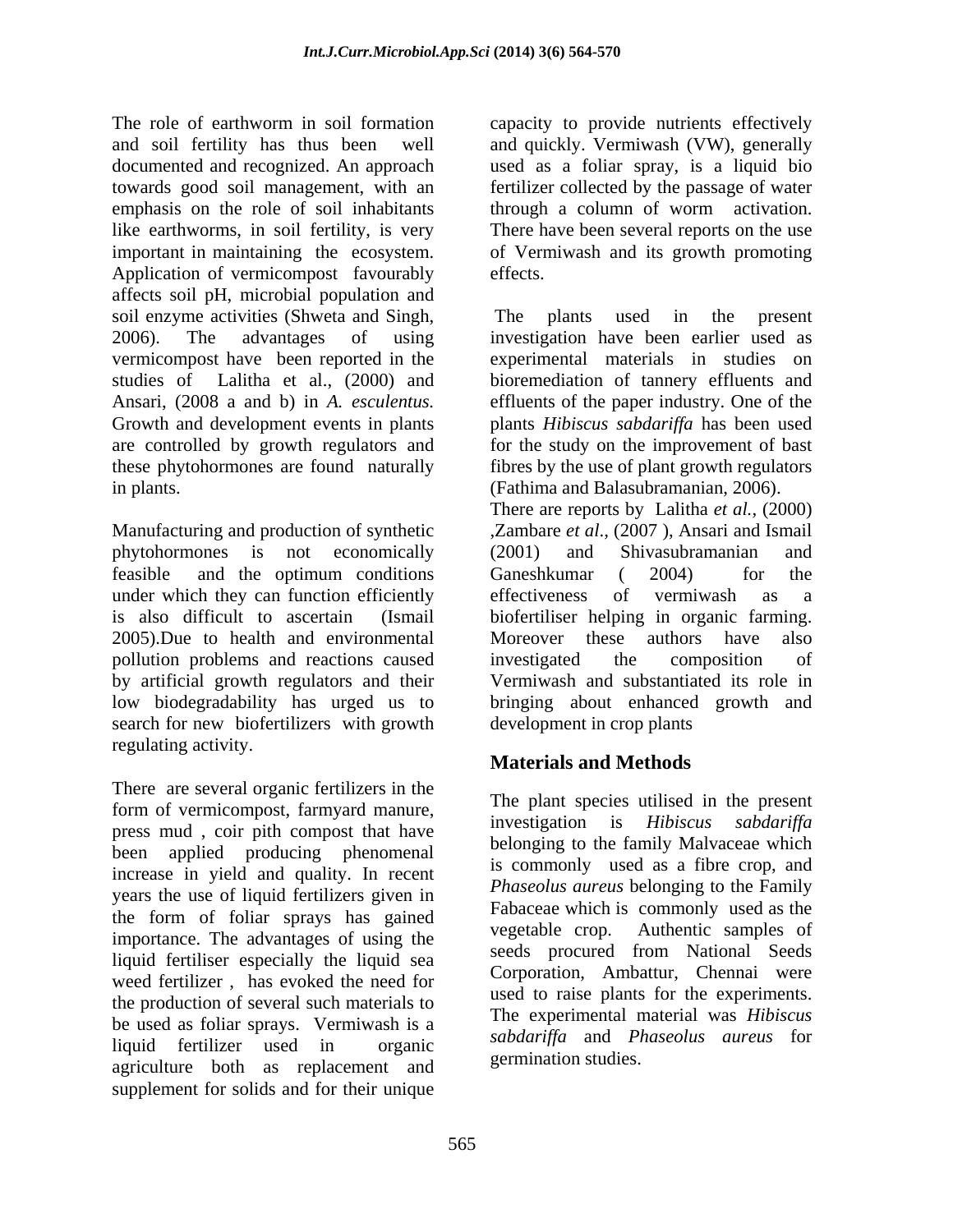Gibberellic acid for the experiment was experiment of the petri plates were dissolved in 1 litre of water. Gibberellic temperature controlled lab and acid is insoluble in water and so it was first dissolved in 2 ml of ethyl alcohol and number of seeds germinated was then made up to 1000 ml by adding distilled water to prepare a 1000µg/ml water and this had a concentration of GA3 at 100µg/ml. The Vermiwash unit was set up by the method suggested by Ismail Statistical Analyses (1997). Vermiwash, a biofertilizer is produced by the action of epigeic (*Perionyx excavatus*) and anecic worms analyzed according to Snedecor and (*Lampito mauritii*) varieties (Ismail, William (1967). For seedling characters

About two litres of vermiwash was selected and numbered for analyses in collected and used for the experiment and used in two dilutions - Vw I- diluted '10' uniformity. The mean, standard deviation times with distilled water which is a 10% concentration and Vw II- diluted 5 times calculated for each parameter according to with distilled water which is 20 % in standard methods. concentration (Table 1).

### **Germination Studies**

To study the effect of vermiwash on seeds were grown in petri plates and the treatments were given as per Table I for *Hibiscus sabdariffa*. Studies on both the experimental plants. Three petri experimental experimental plants. Three petri plates were maintained for each treatment of each material (*Hibiscus sabdarif a* and *Phaseolus aureus*). At the end of fifth day the germination rate, hypocotyl length and

The effect of the treatment on seed germination of *Hibiscus* sabdariffa and *Phaseolus aureus* was studied by soaking the seeds in water for one set which served

**Preparation of GA3 and Vermiwash** as the control, for other sets seeds were prepared as a 1000 µg/ml stock solution. In maintained at a temperature of 28 degree<br>For this 1g of gibberellic acid was Celsius under natural light conditions in a stock solution. 100 ml of stock solution germination was calculated. There were was made up to 1 litre by using distilled three duplicates for each treatment and the drenched in VwI , VwII and GA3 . After germination the petri plates were maintained at a temperature of 28 degree Celsius under natural light conditions in a temperature controlled lab and periodically observed. Then the total number of seeds germinated was calculated for the control and treated plants .From this the percentage of mean was calculated.

## **Statistical Analyses**

2005). every treatment had ten samples analyzed The results obtained were statistically for each parameter. These were randomly further experiments and to maintain and standard error of means was standard methods.<br>**Results and Discussion** 

germination of the plants investigated, the radical length were done in the petriplate The various aspects of study such as germination percentage, Hypocotyl length, grown seeds of *Phaseolus aureus* and *Hibiscus sabdariffa.* Studies on germination were done to determine how vermiwash affects the germination rate and brings about enhancement of seedling growth.

radical length were determined. Though the responses are positive there is variation in response to different concentrations of vermiwash in the two species investigated. So it is important to standardize the concentration based on the crop to which it is to be used.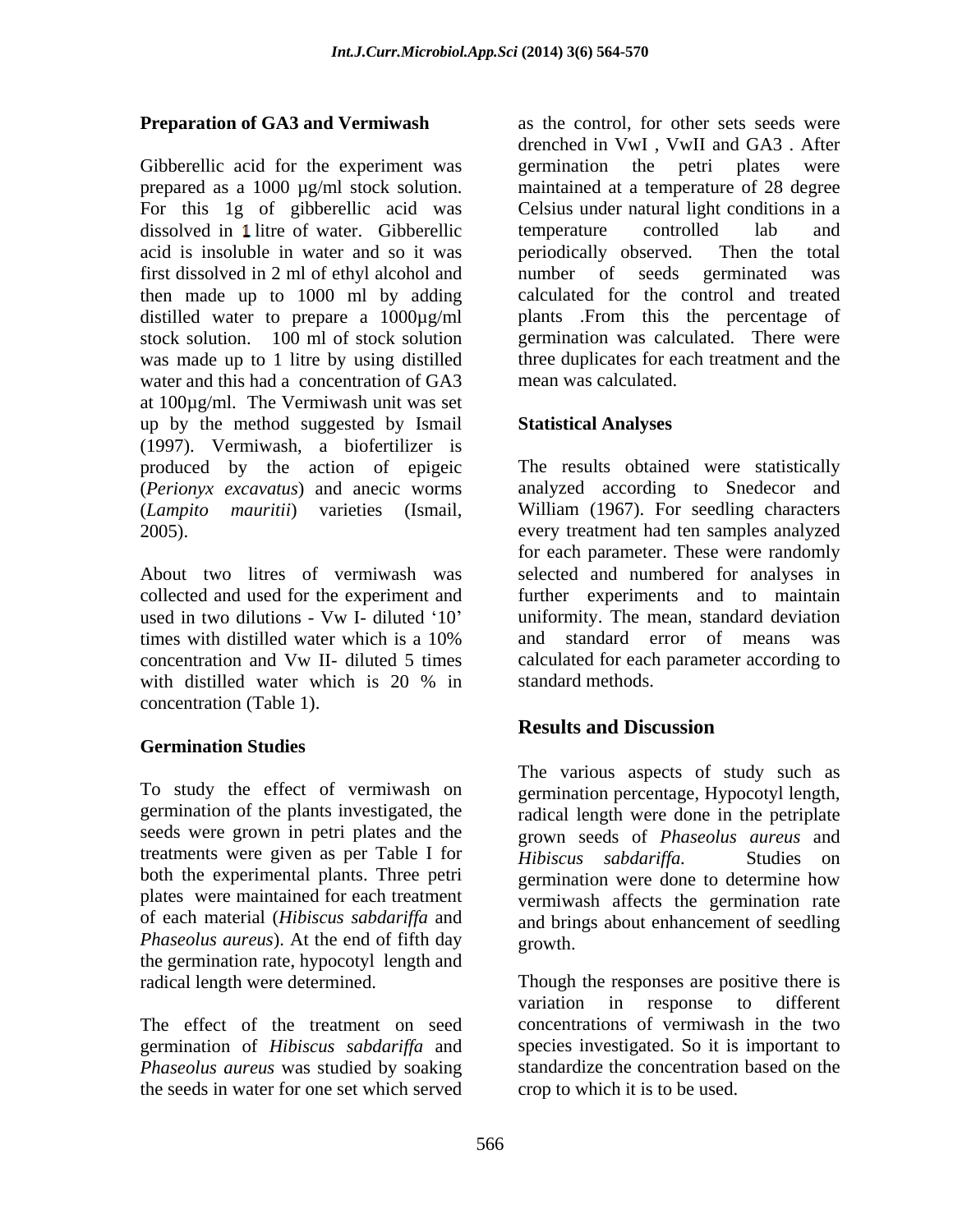**Plate.1** Showing the effect of vermiwash on the rate of germination in the experimental plants *Hibiscus sabdariffa* 



**Table.2** Purification steps of lipase from *Staphylococcus* sp. SDMlip *Phaseolus vulgaris*



**Plate.2** Showing the effect of vermiwash on the seedling characters of the experimental plants *Hibiscus sabdariffa* 

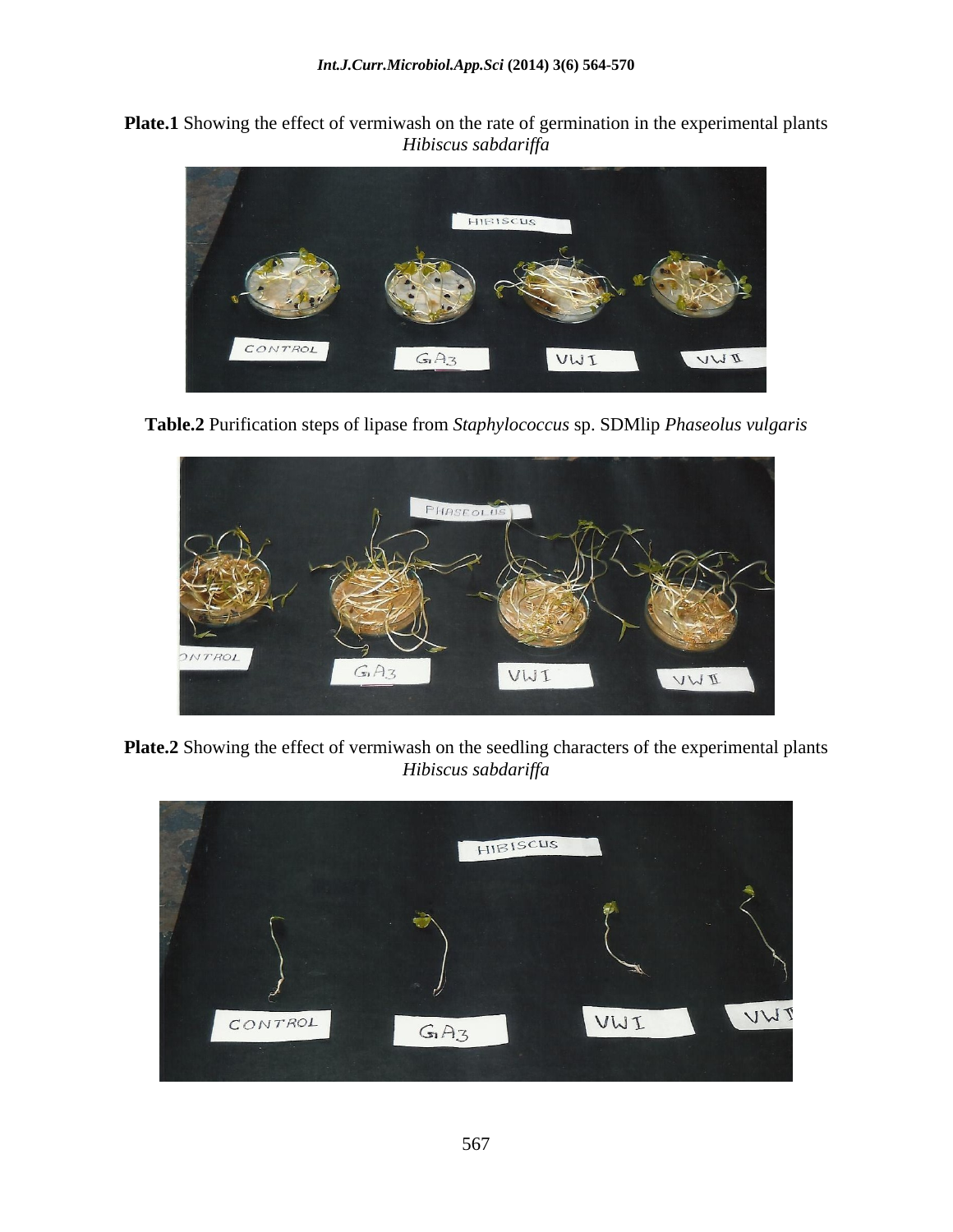



**Table.1** Showing the various concentrations of vermiwash and plant growth regulators (PGRs) used for the study

| S. No | Treatment                        | PGRS Used       | Concentration                               |
|-------|----------------------------------|-----------------|---------------------------------------------|
|       | Control                          |                 | 100ml distilled water                       |
| . _ . | Gibberellicacid (100 $\mu$ g/ml) | GA <sub>3</sub> | $GA 10 + 90ml$                              |
|       | Vermiwash-I (10%)                | Vermiwash-I     | 10 ml vermiwash $+90$ ml<br>distilled water |
|       | Vermiwash-II (20%)               | Vermiwash-II    | $20$ ml vermiwash + 80ml<br>distilled water |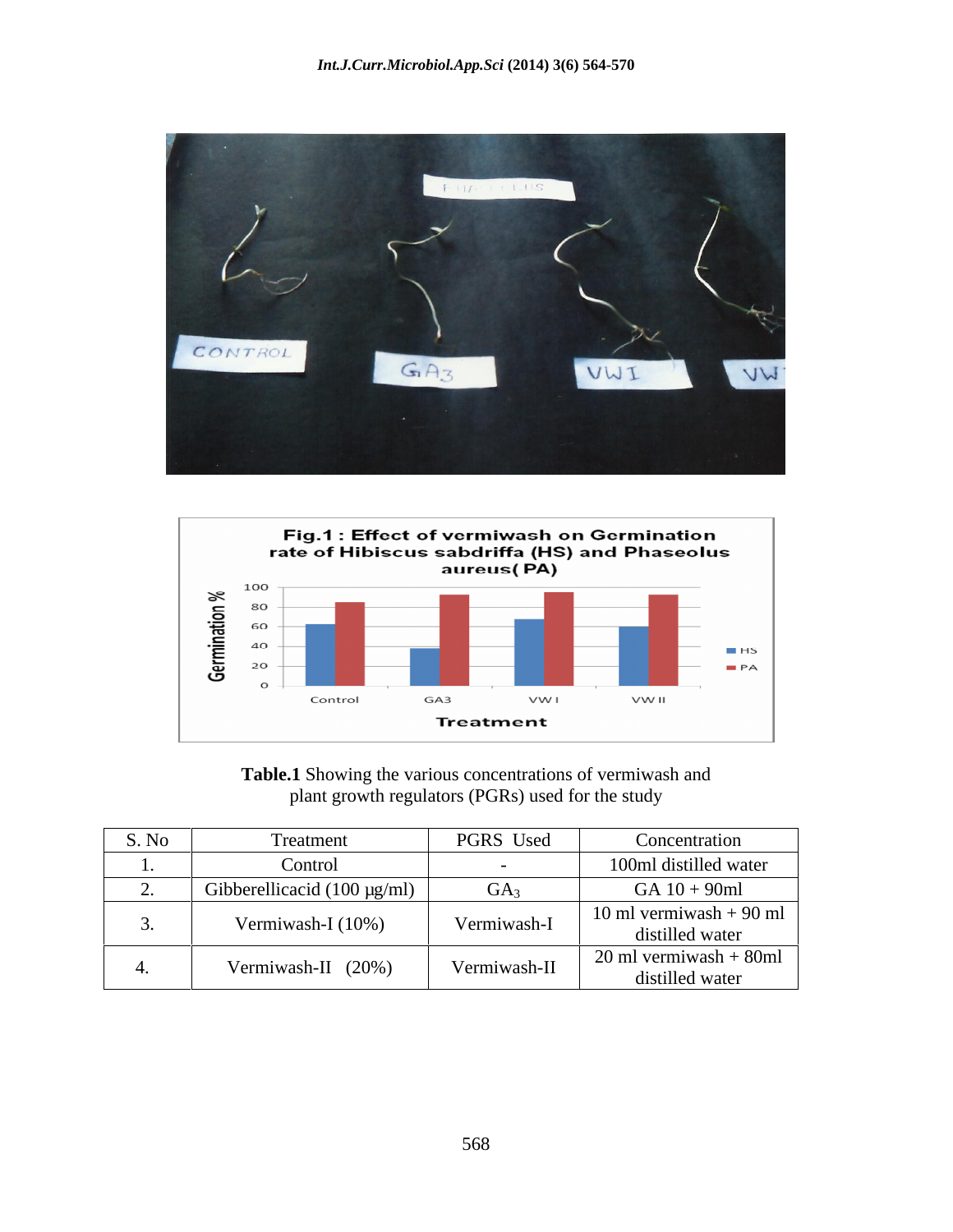| S.No. | Treatment    | Root Length $(cm) \pm SE$ |                 | Hypocotyl length (cm) $\pm$ SE |                  |
|-------|--------------|---------------------------|-----------------|--------------------------------|------------------|
|       |              | H.sabdariffa              | P.aureus        | H.sabdariffa                   | <i>P.aureus</i>  |
|       | Control      | $3.04 \pm 0.11$           | $4.3 \pm 0.61$  | $7.52 \pm 0.37$                | $11.94 \pm 0.53$ |
|       | $G A$ :      | $3.32 \pm 0.34$           | $4.88 \pm 0.40$ | $9.78 \pm 0.17$                | $16.58 \pm 1.36$ |
|       | Vermiwash    | $4.58 \pm 0.16$           | $6.56 \pm 1.26$ | $9.38 \pm 0.34$                | $17.36 \pm 0.5$  |
|       | Vermiwash II | $3.8 \pm 0.12$            | $5.98 \pm 0.64$ | $9.22 \pm 0.35$                | $18.14 \pm 0.91$ |

**Table.2** Effect of Vermiwash on Seedling characters

The germination percentage was determined for the control, GA, Vw I and Vw II. It was found to be maximum in seeds that were treated with Vw I and was Kumar Sukhraj (2010). Lalitha et al., minimum in the control (for both the (2000) and Ansari (2008 a and b) investigated plants viz. *Phaseolus aureus*

The results obtained in the present study

hypocotyl length and radical length. Hypocotyl length was observed to be corroborated the results of maximum in Vermiwash- II followed by Shivasubramanian and Ganeshumar materials. The extent of response was high Okra. for *Phaseolus aureus* when compared to *Hibiscus sabdariffa*. These effects can be attributed to the

Vermiwash- I followed by Vermiwash- II,

**Germination Percentage Servert Exercise 2.1 Servert Exercise 2.1 Servert Exercise 2.1 Servert Exercise 2.1 Servert Exercise 2.1 Servert Exercise 3.1 Servert Exercise 3.1 Servert Exercise 3.1 Servert Exercise 3.1 Servert** then GA and minimum in control plants. (Plate 2, Table 2)

> The above results are in accordance with the observations of Adil Ansari and Kumar Sukhraj (2010 ), Lalitha *et al*., (2000) and Ansari (2008 a and b)

and *Hibiscus sabdariffa*). The GA treated The present study that has been conducted seeds had a moderate percentage of on two vegetable crop plants to determine germination (Plate 1,and Fig-1).and those the potential of Vermiwash in bringing treated with Vermiwash II showed a about seed germination and seedling germination percentage that was a higher growth in comparison with a growth than that of GA but lesser than that of the promoter like Gibberellic acid has control. The control control control control. are in accordance with the earlier reports growth in both the plants studied. The by Lalitha et al (2000) in *Abelmoschus* degree of response of the two plants has *esculentus*. varied and this could be attributed to the **Seedling Characters Characters Consideration** and the concentration of The seeding characters observed were the plant to which it is applied. The results Vermiwash- I then  $GA \Box$  and minimum in (2004) on marigold and those of Lalitha et control plants in both the experimental al (2000) and Anari and Sukhraj(2010) on dilution is able to bring about increased germination rate and enhanced seedling physiology of the plants under vermiwash needs to be standardized to suit obtained in the present study have corroborated the results of Shivasubramanian and Ganeshumar (2004) on marigold and those of Lalitha et Okra.

Radical length was maximum in possesses growth promoting effects and so biofertiliser capability of vermiwash as it it is able to mimic Gibberellic acid and in